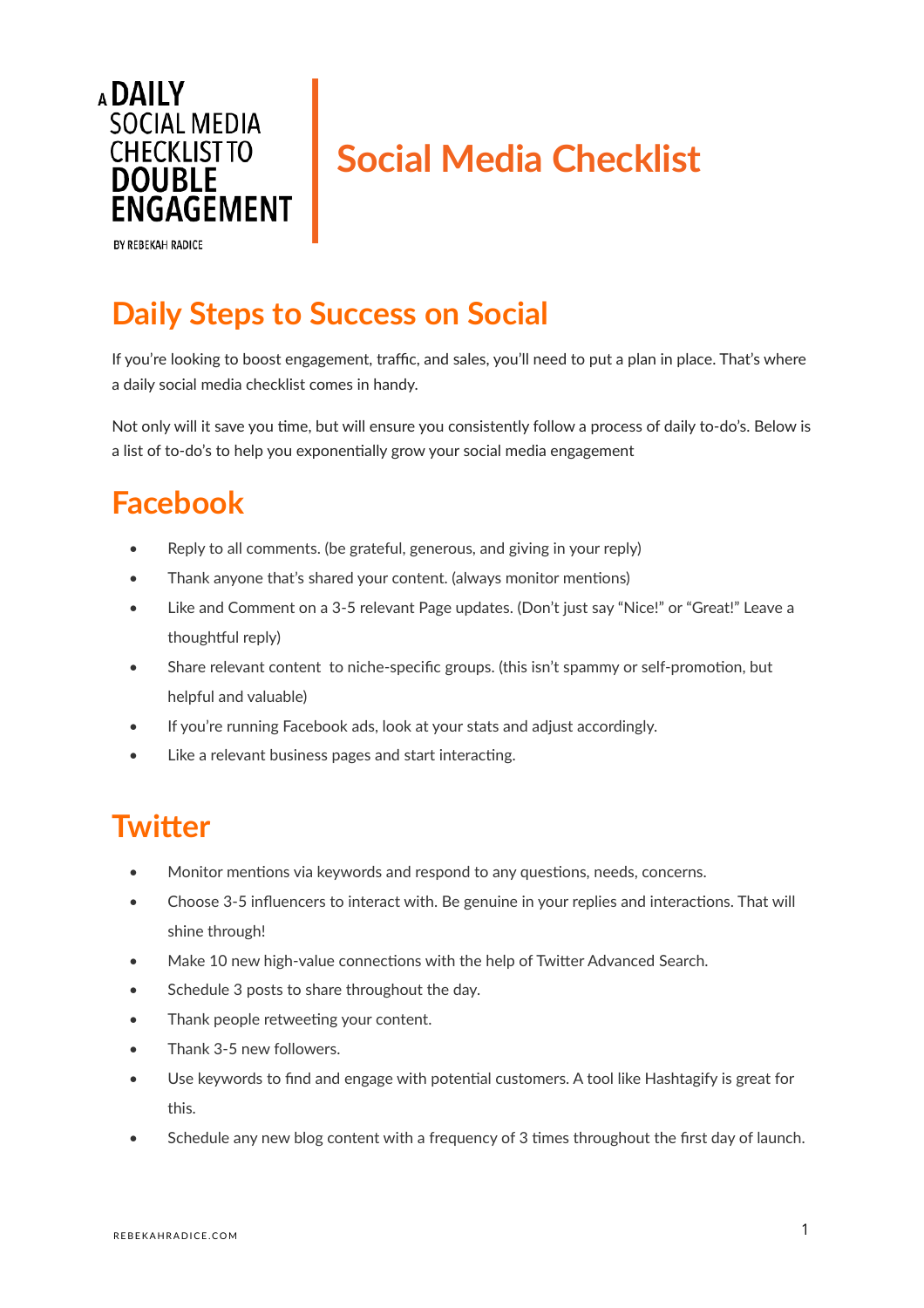## "THE MORE YOU DO, THE MORE YOU CAN DO."

- WILLIAM HAZLITT



## **LinkedIn**

- Check incoming messages and respond to any that are necessary.
- Approve all invitations to connect that are a benefit and make sense to you / your brand.
- Share a relevant industry article or your latest blog post to your profile.
- Drop into 2-3 groups and see if you can volunteer answers.
- Share relevant content in 1-2 industry-specific groups (no spam please).
- 'Like' and comment on 3 pieces of content within your feed.
- Check to see who has viewed your profile (look for potential prospects).
- Go to notifications and thank/reply to those interacting with your content.

#### **Instagram**

- Post 1-2 times per day a mix of blog posts, roundup tips, top tips, funny/inspirational and relatable posts.
- Share an Instagram story.
- Like one post from everyone that's liked your content.
- Search popular hashtags to find new people to follow.
- Comment on other people's posts (your top influencers and high value followers).
- Send direct messages to anyone you'd like to personally connect with (this isn't a time to be spammy or promotional).